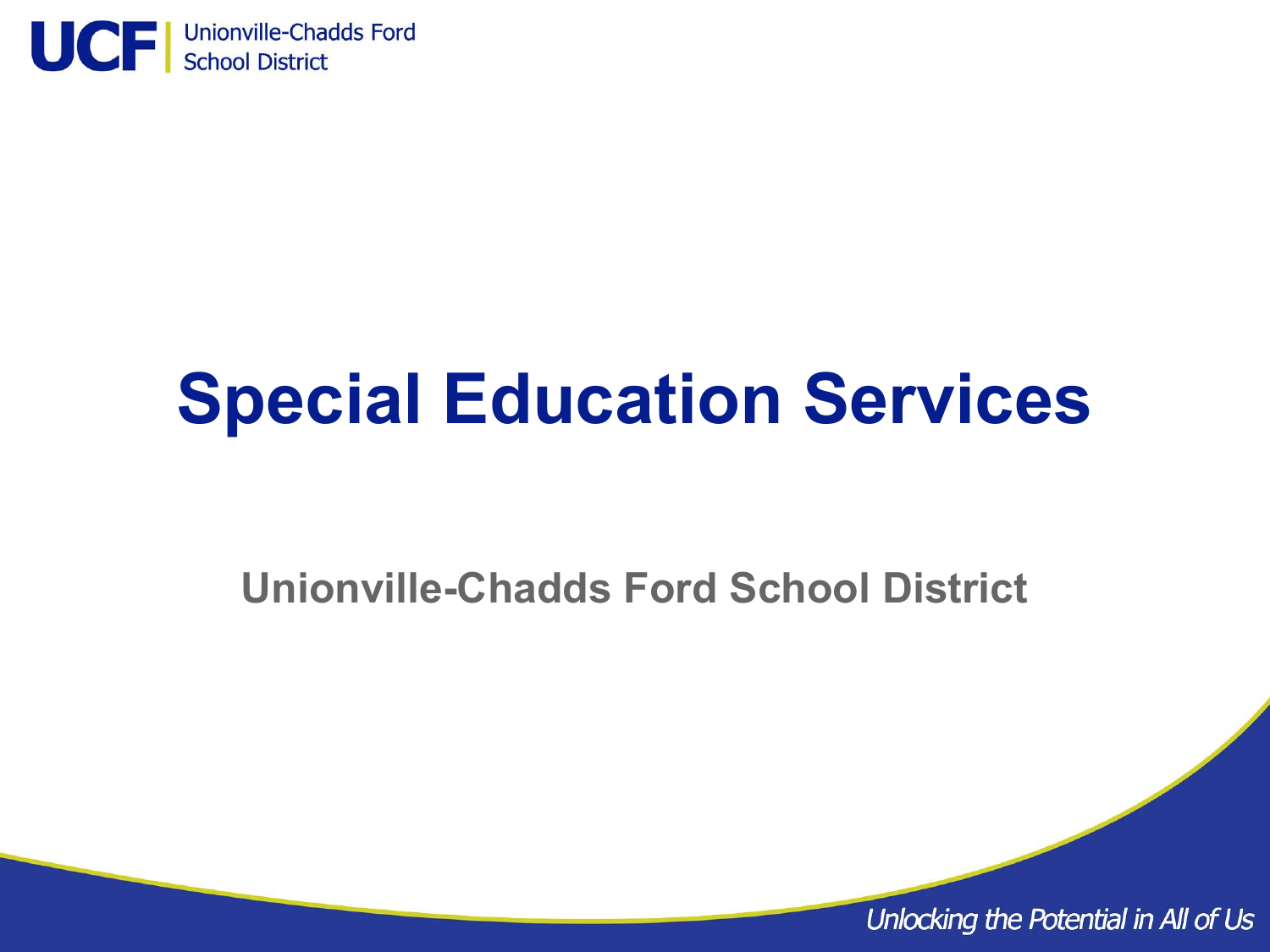

#### About UCFSD

4 elementary schools (K-5) - [Chadds Ford,](http://cfes.ucfsd.org/) [Hillendale,](http://hes.ucfsd.org/) [Pocopson,](http://pes.ucfsd.org/) [Unionville](http://ues.ucfsd.org/)

1 middle school (6-8) - [Patton](http://cfpms.ucfsd.org/)

1 high school (9-12) - [Unionville](http://uhs.ucfsd.org/)

More than 4,000 students from 7 townships across 77 square miles

More than 650 employees, including over 325 teachers

More than [600 students s](https://penndata.hbg.psu.edu/penndata/documents/BSEReports/Data%20Preview/2020-2021/PDF_Documents/Speced_Quick_Report_SD446_Final.pdf)erviced via an IEP annually

Average student-teacher ratio of 13:1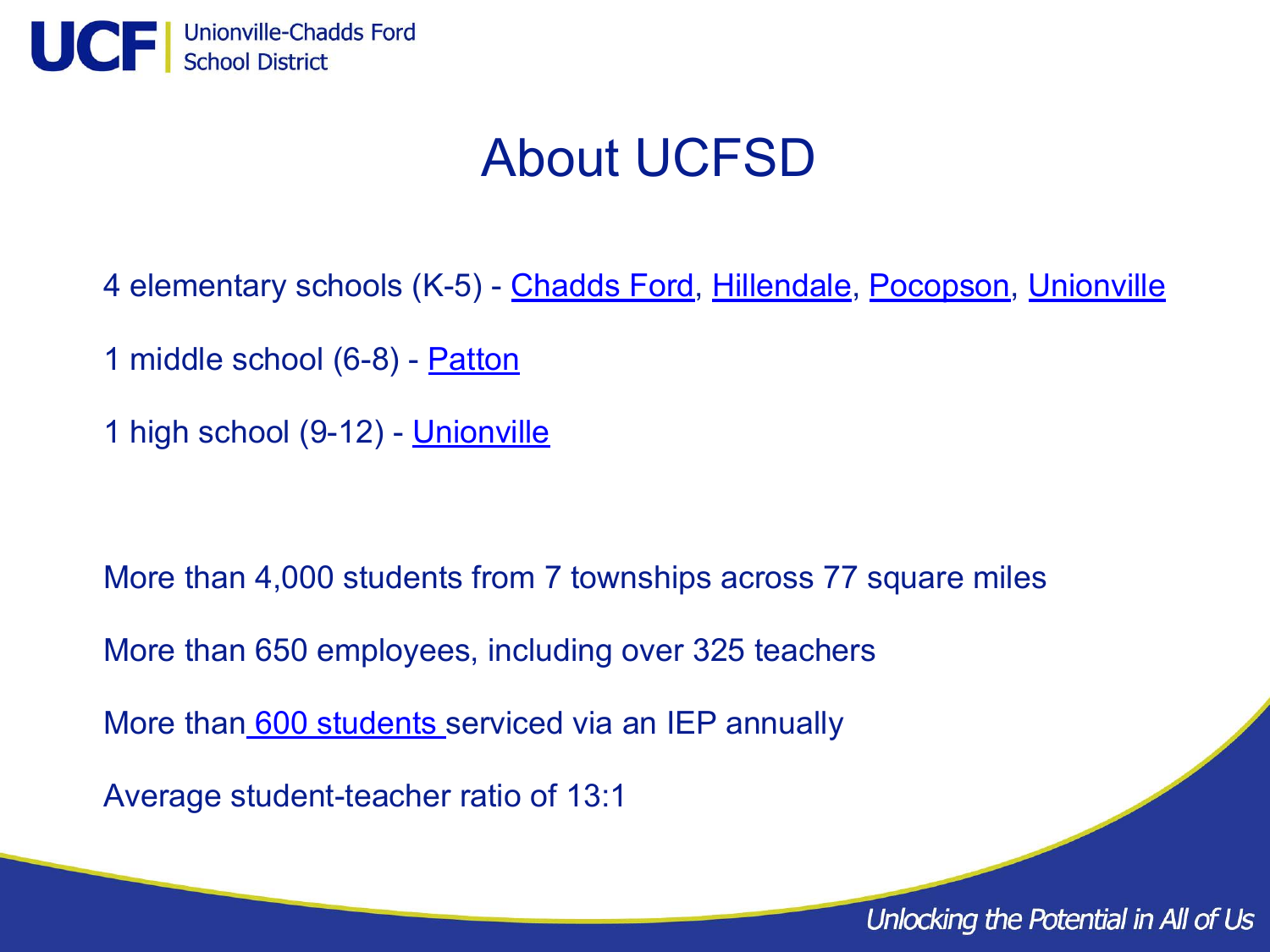

## Special Education Programs

- Autistic Support
- Emotional Support
- **Hearing and Vision Support**
- **Learning Support**
- Life Skills Support
- Multiple Disabilities Support (\*CCIU Only)
- **Physical Support**
- **Speech and Language Support**

[UCFSD Special Education Website](https://www.ucfsd.org/departments/special-education)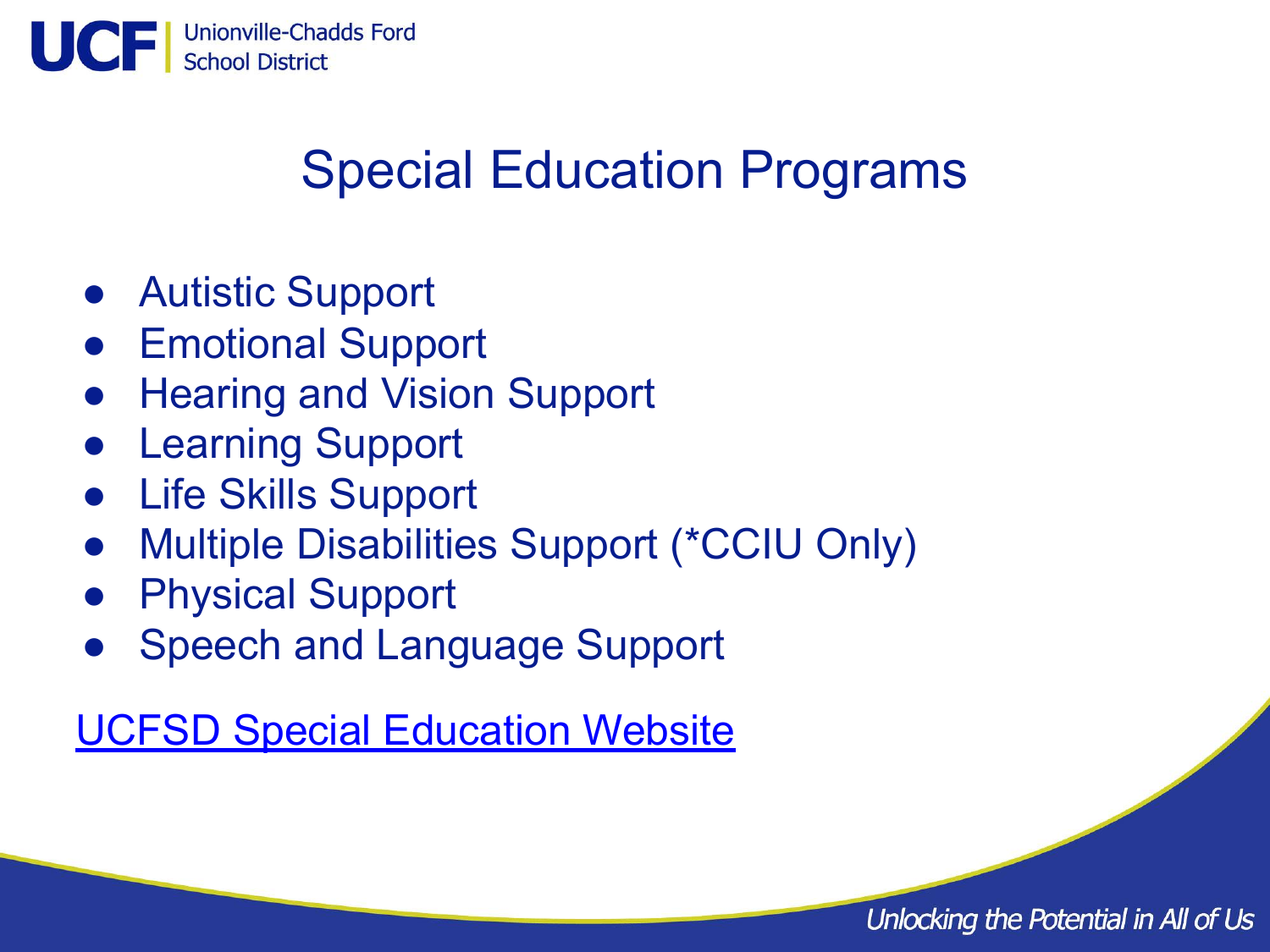

#### Autistic, Life Skills, and Multiple Disabilities Support

Each of these supports provides a curriculum that prepares the student to achieve maximum academic achievement, self-sufficiency, and community involvement following graduation.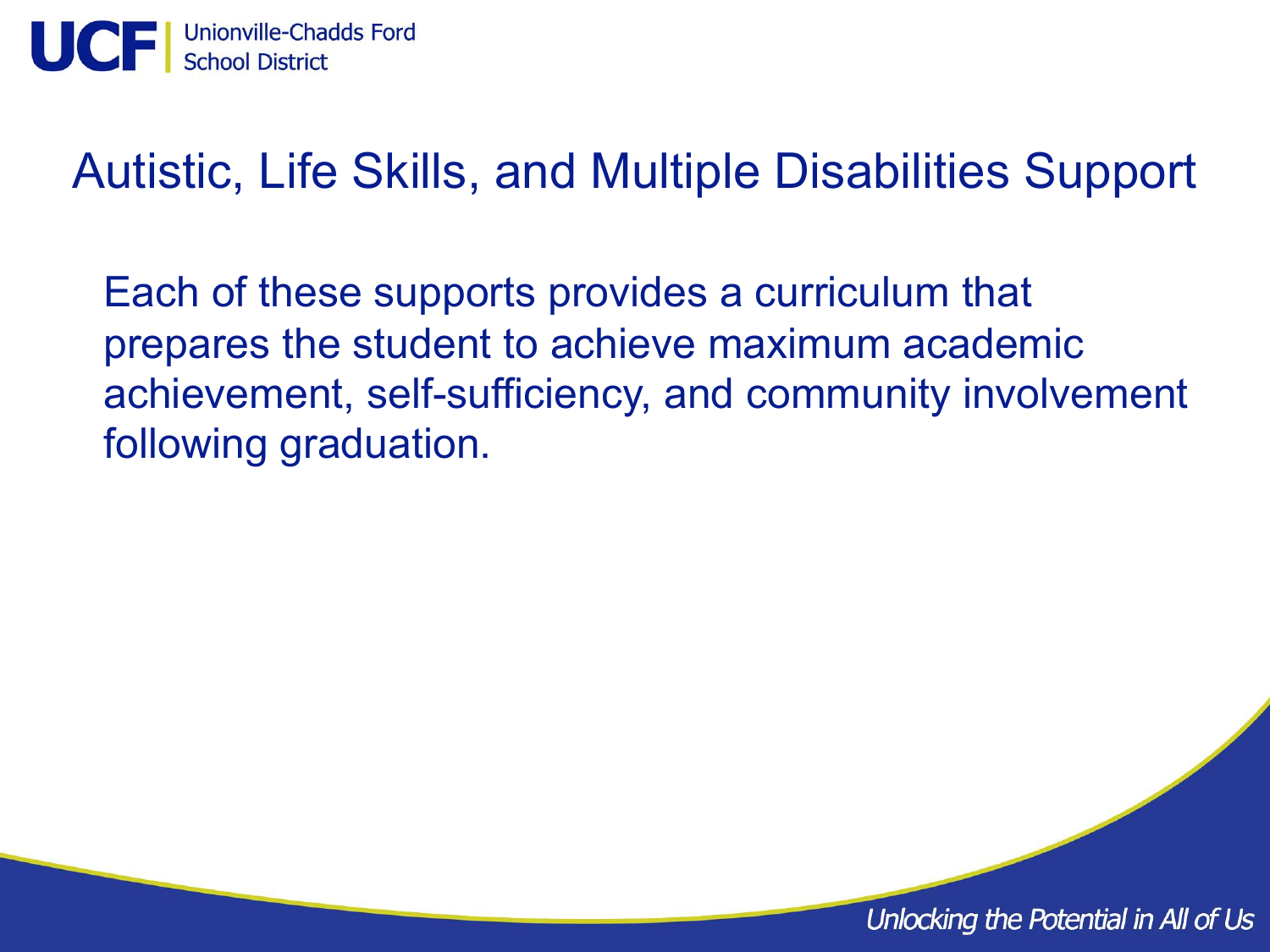

#### Autistic Support

**Autistic support.** Services for students with the disability of autism who require services to address needs primarily in the areas of communication, social skills, or behaviors consistent with those of autism spectrum disorders. The IEP for these students must address needs as identified by the team which may include, as appropriate, the verbal and nonverbal communication needs of the child; social interaction skills and proficiencies; the child's response to sensory experiences and changes in the environment, daily routine and schedules; and, the need for positive behavior supports or behavioral interventions.

UCFSD provides **autistic support** in all schools. Specific verbal behavior programming and classrooms aligned with the Pennsylvania Autism Initiative are located at the elementary level at Hillendale Elementary School for eligible students.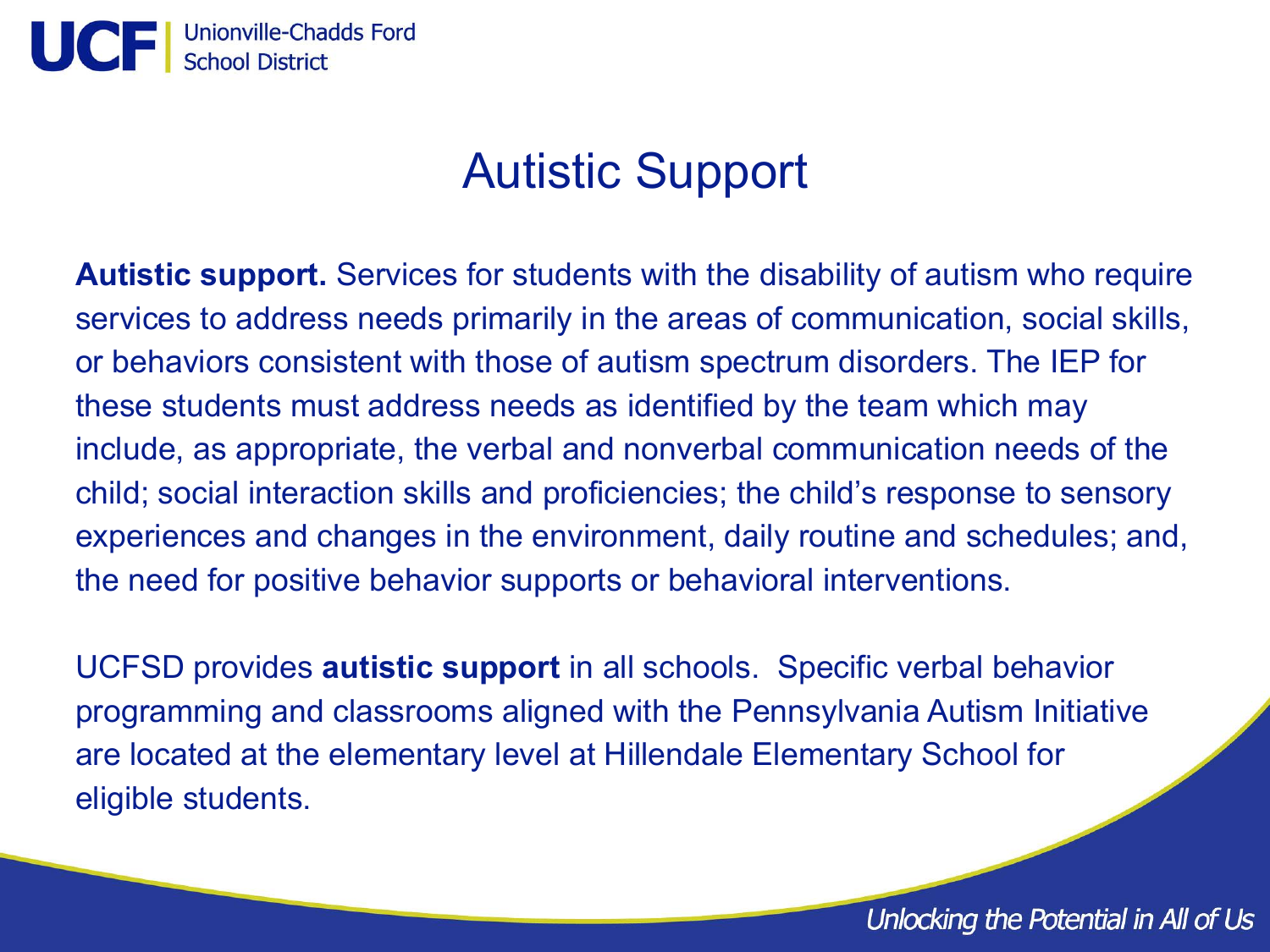

#### Life Skills Support

**Life skills support.** Services for students with a disability who require services primarily in the areas of academic, functional, or vocational skills necessary for independent living.

UCFSD provides **life skills support** in all schools. Students requiring more intensive life skills support at the elementary level may be eligible for programming provided at Chadds Ford Elementary School.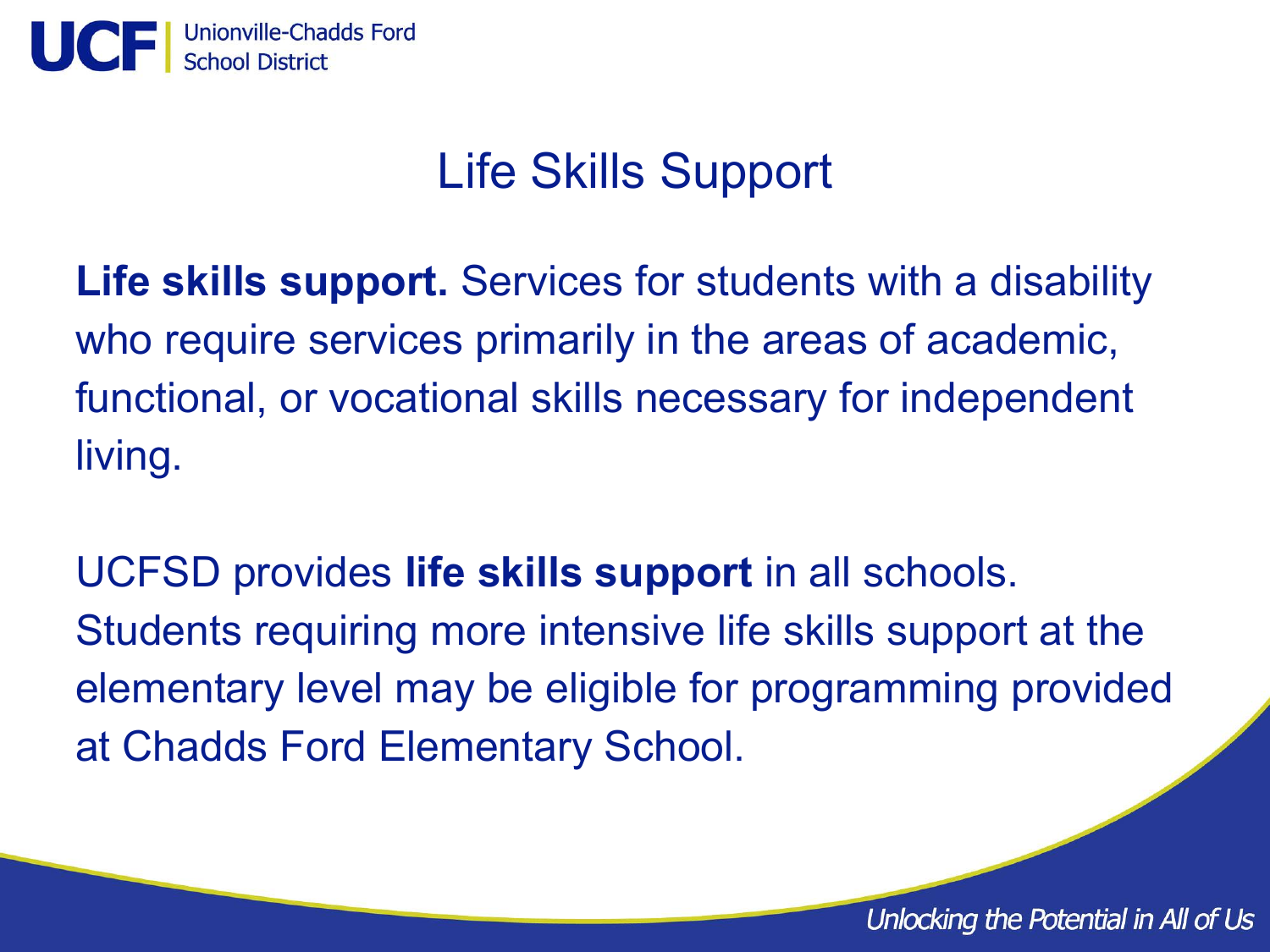

#### Multiple Disabilities Support

**Multiple disabilities support.** Services for students with more than one disability, the result of which is severe impairment requiring services primarily in the areas of academic, functional, or vocational skills necessary for independent living.

UCFSD collaborates with the CCIU to provide **multiple disabilities support** programming for students from several local districts. For students requiring multiple disabilities support, IEP teams discuss programming options at schools located outside of UCFSD.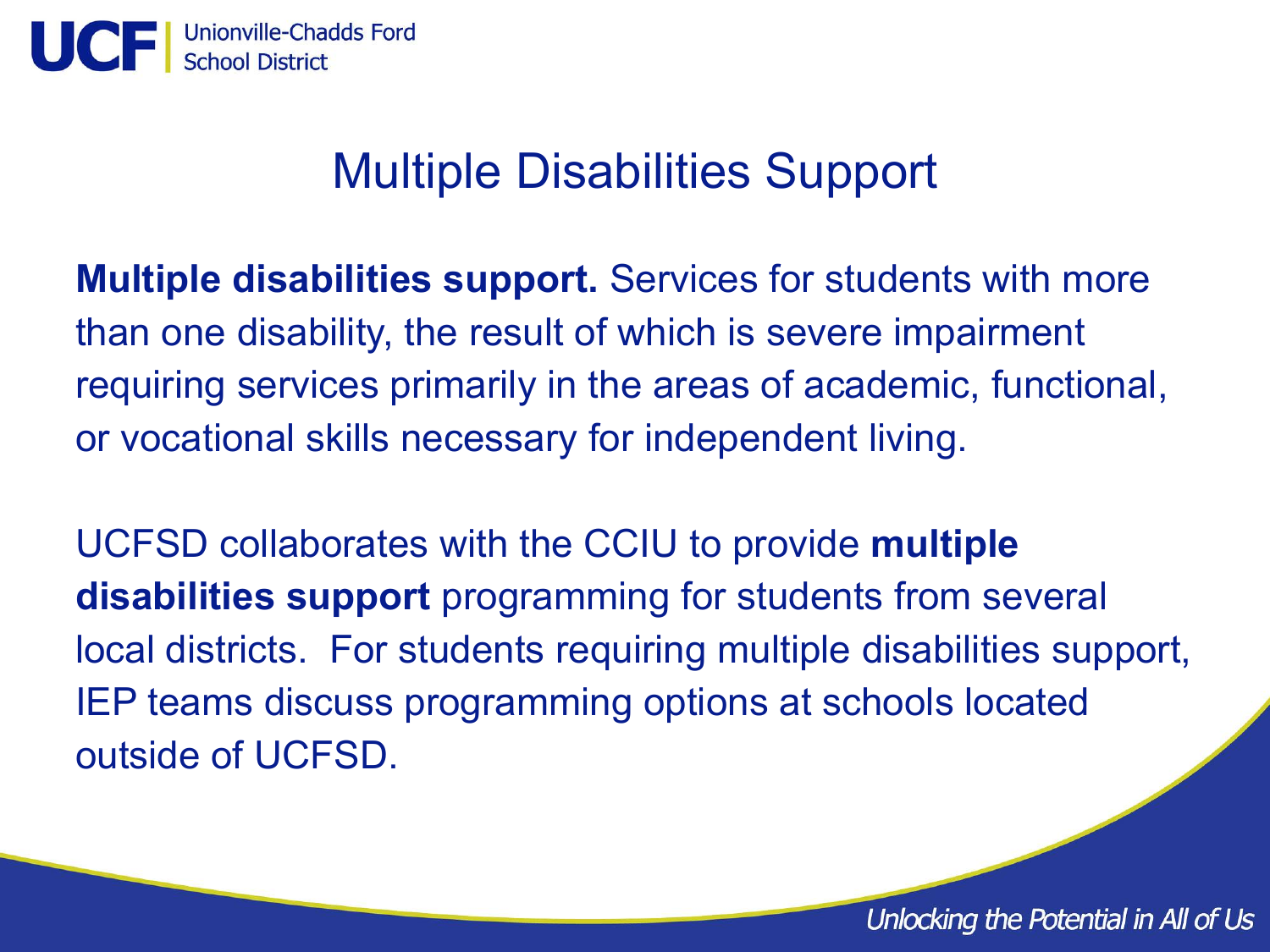

#### Emotional Support

Services and support are directed to meet the emotional and behavioral needs of students. This program relies on collaborative efforts involving school, home, and community resources.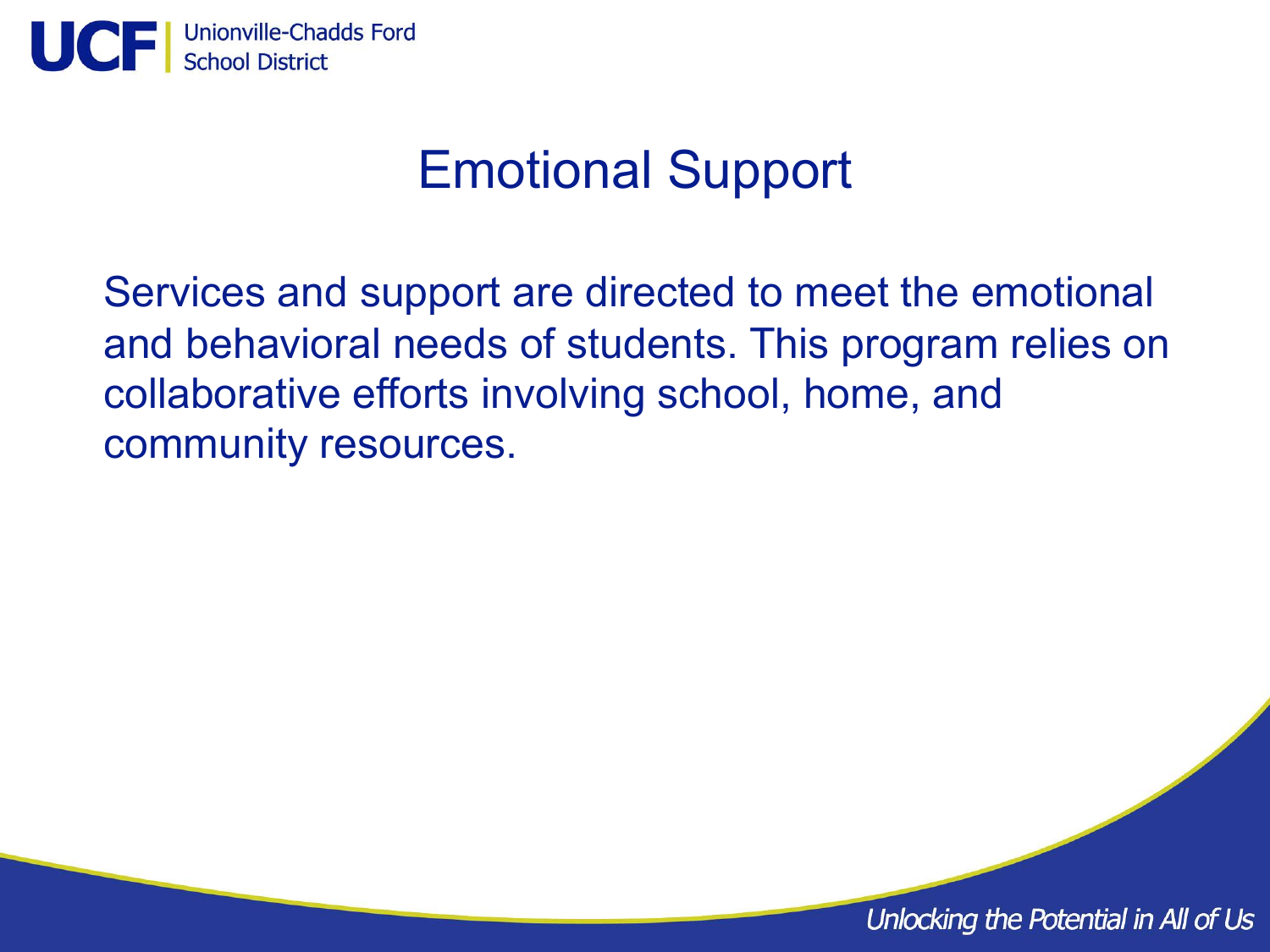

#### Emotional Support

**Emotional support.** Services for students with a disability who require services primarily in the areas of social or emotional skills development or functional behavior.

UCFSD provides **emotional support** in all schools. Students requiring more intensive emotional support at the elementary level may be eligible for programming provided at Unionville Elementary School.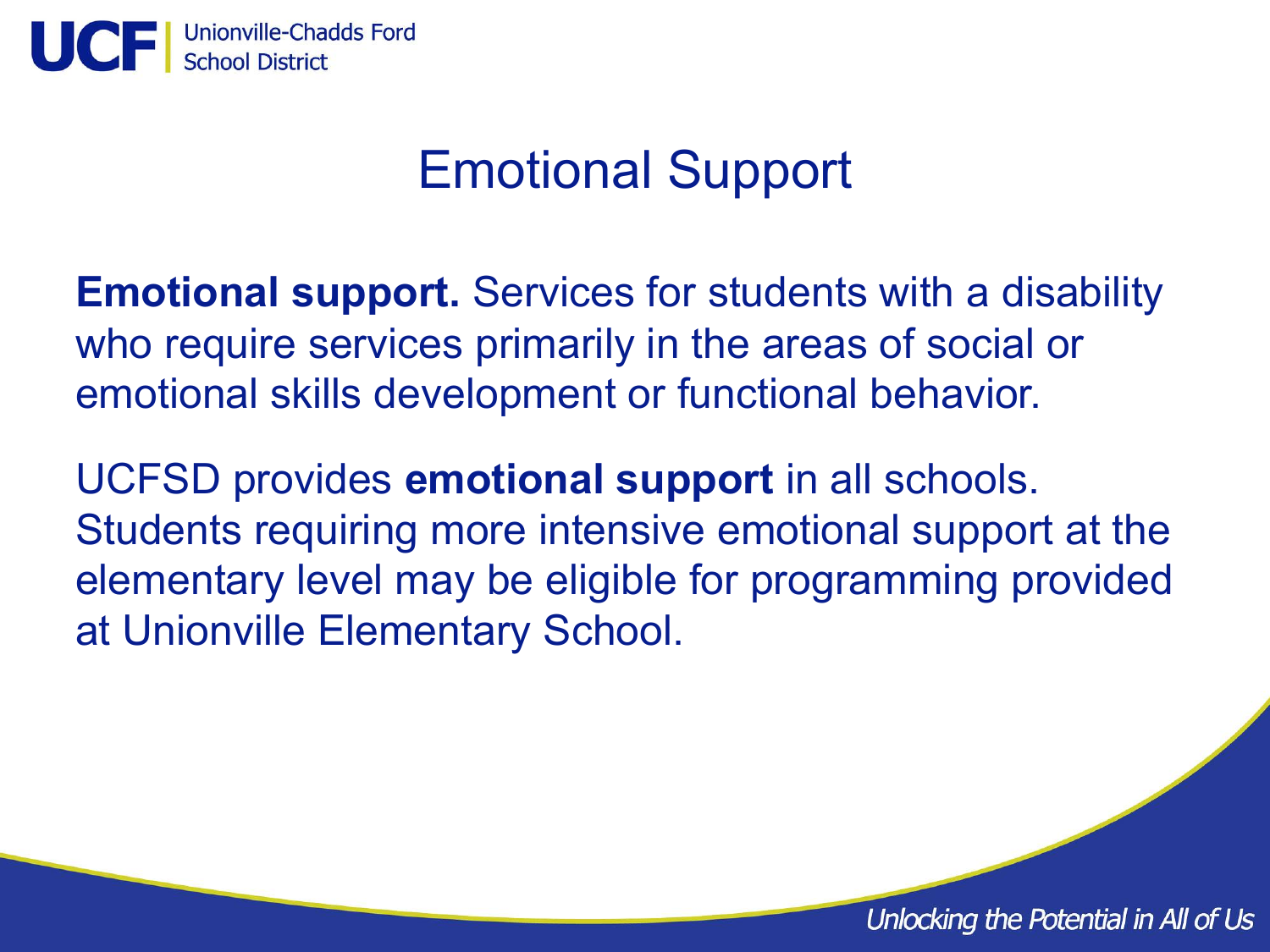

#### Hearing and Vision Support

Both hearing and vision support provide services to students experiencing varied degrees of hearing or vision loss. These services enable students to benefit from the appropriate educational curriculum with the needed technical and personnel supports.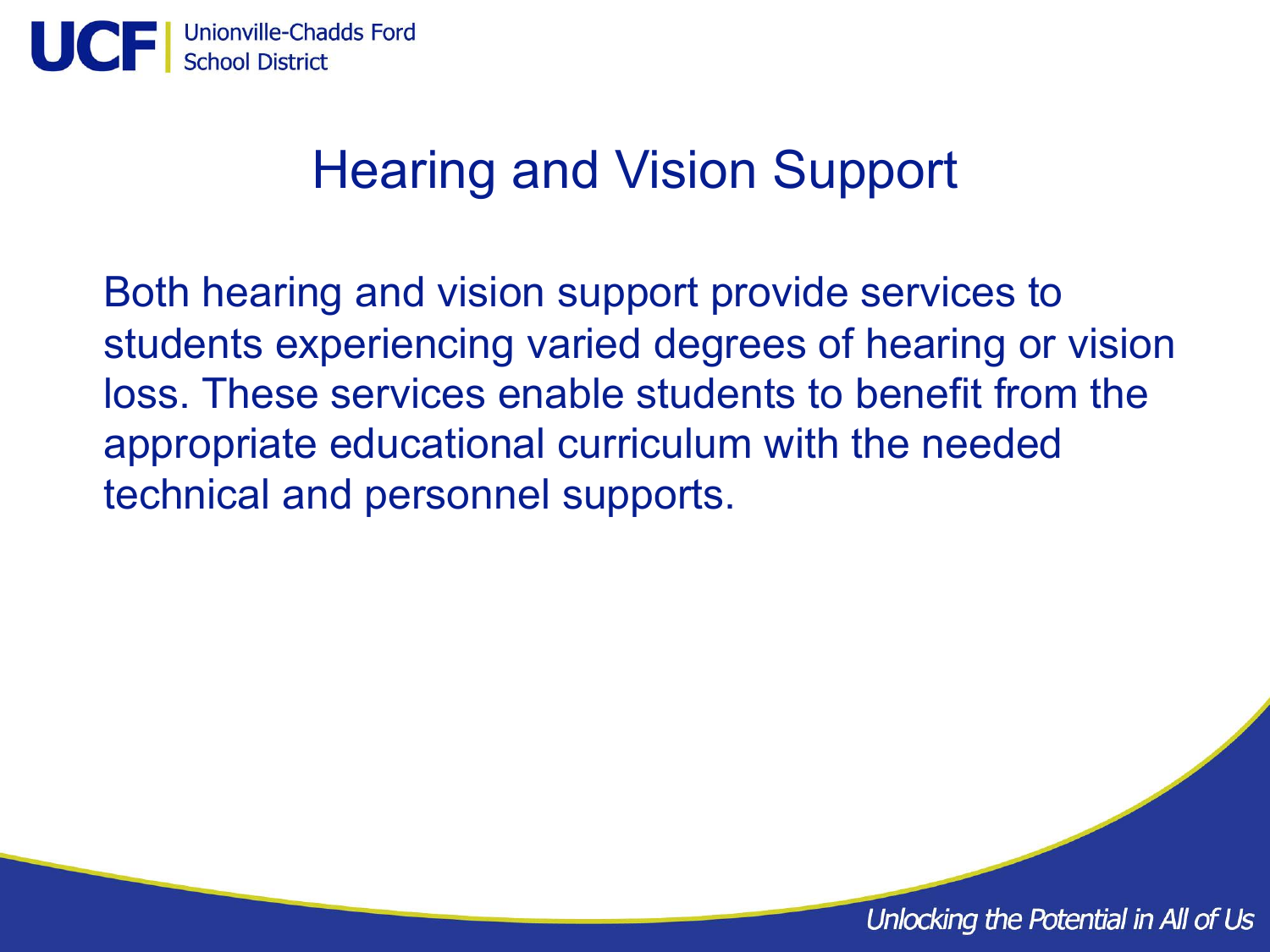

## Hearing Support

**Deaf and hard of hearing support.** Services for students with the disability of deafness or hearing impairment, who require services to address needs primarily in the areas of reading, communication, accessing public and private accommodations, or use of assistive technologies designed for individuals with deafness or hearing impairment. For these students, the IEP must include a communication plan to address the language and communication needs, opportunities for direct communications with peers and professional personnel in the child's language and communication mode, academic level, and full range of needs, including opportunities for direct instruction in the child's language and communication mode; and assistive technology devices and services.

UCFSD provides **deaf and hard of hearing support** in all schools. For eligible students, this support is provided in conjunction with the CCIU.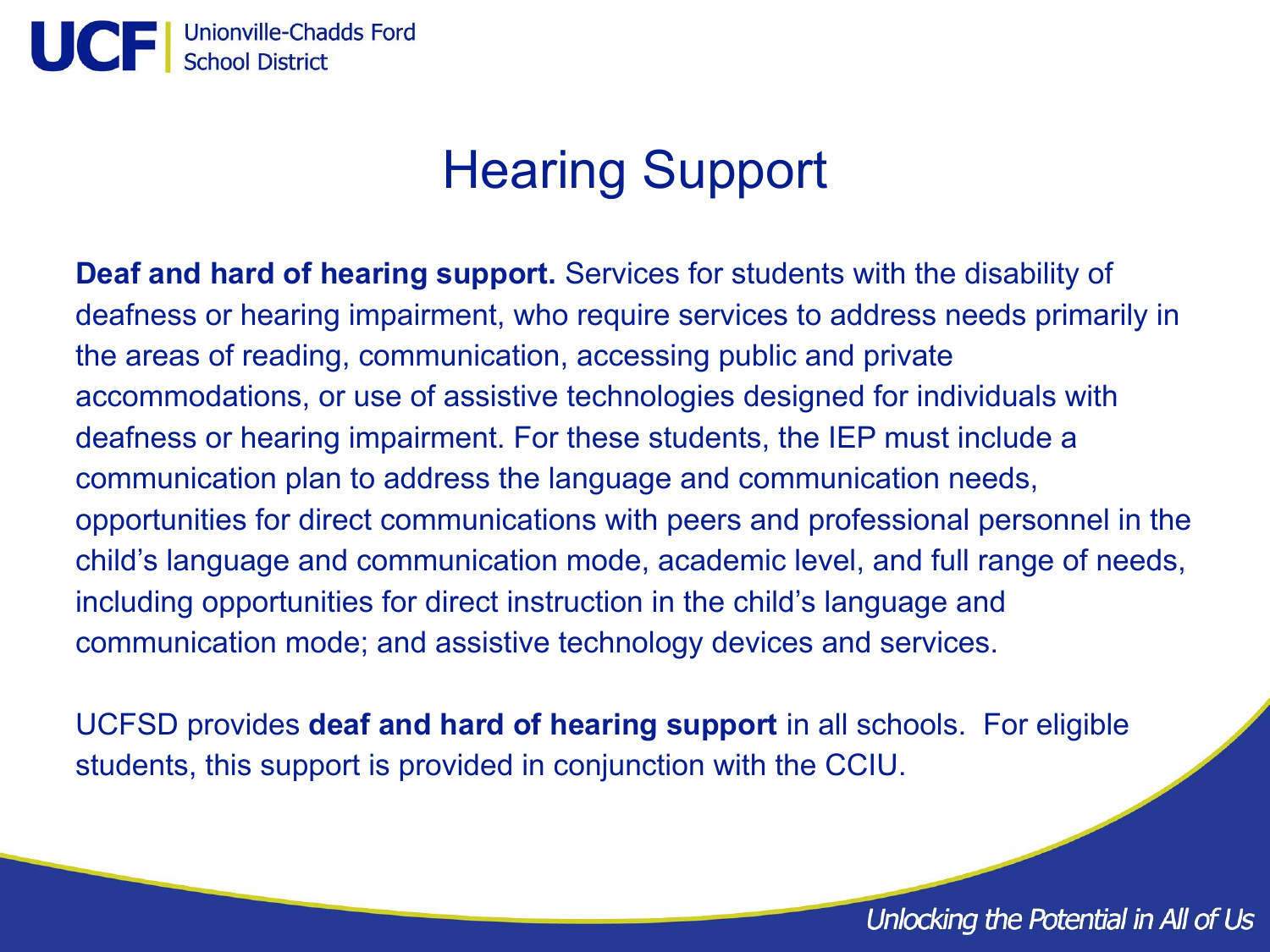

#### Vision Support

**Blind-visually impaired support.** Services for students with the disability of visual impairment including blindness, who require services to address needs primarily in the areas of accessing print and other visually-presented materials, orientation and mobility, accessing public and private accommodations, or use of assistive technologies designed for individuals with visual impairments or blindness. For students who are blind or visually impaired, the IEP must include a description of the instruction in Braille and the use of Braille unless the IEP team determines, after the evaluation of the child's reading and writing needs, and appropriate reading and writing media, the extent to which Braille will be taught and used for the student's learning materials.

UCFSD provides **blind-visually impaired support** in all schools. For eligible students, this support is provided in conjunction with the CCIU.

Unlocking the Potential in All of Us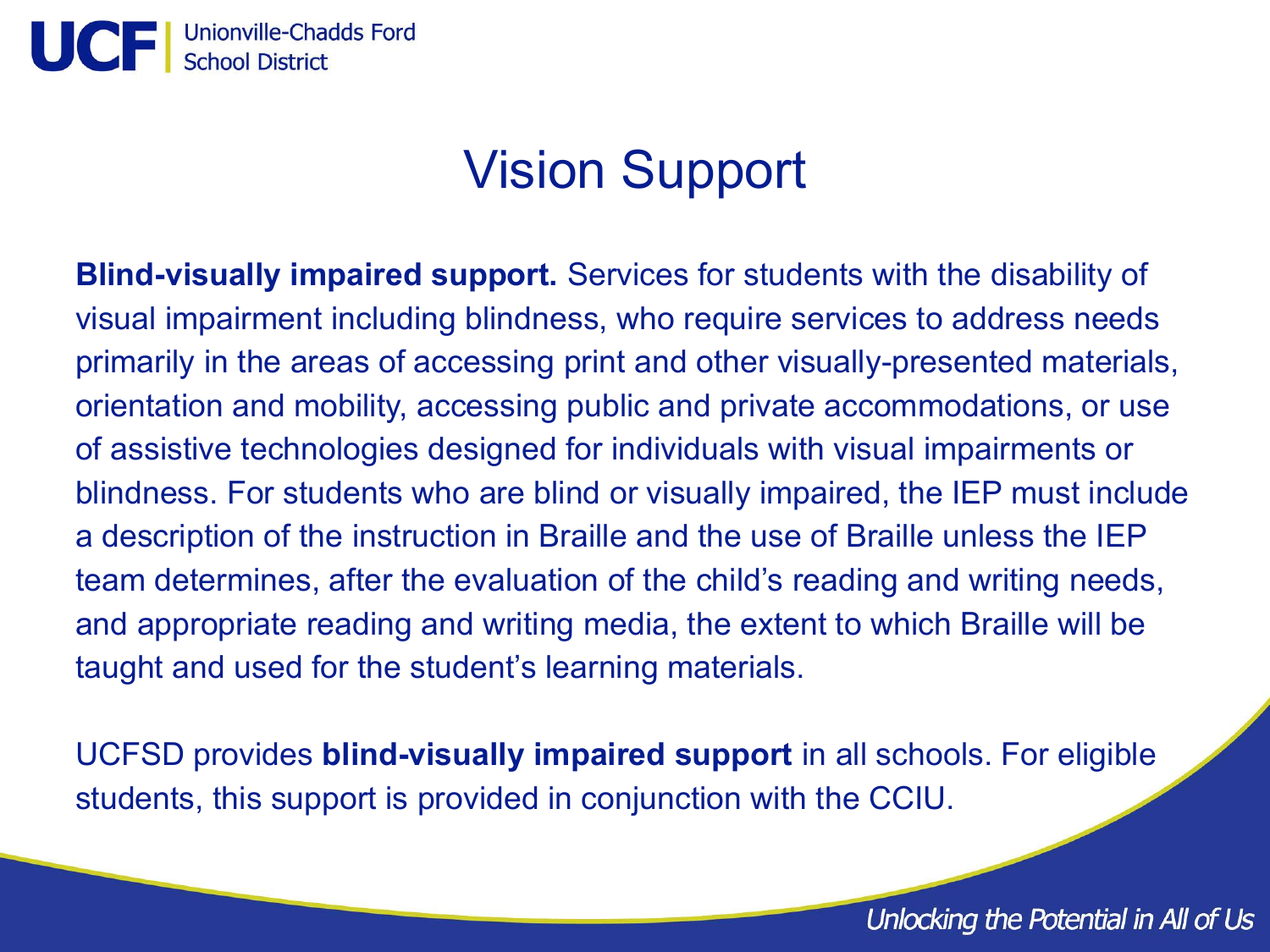

#### Learning Support

Academic instruction and supports are provided to students who may require modifications and accommodations within the regular education curriculum. When necessary, support services in addition to, or in place of, the regular education curriculum will be provided.

**Learning support.** Services for students with a disability who require services primarily in the areas of reading, writing, mathematics, or speaking or listening skills related to academic performance.

UCFSD provides **learning support** in all schools.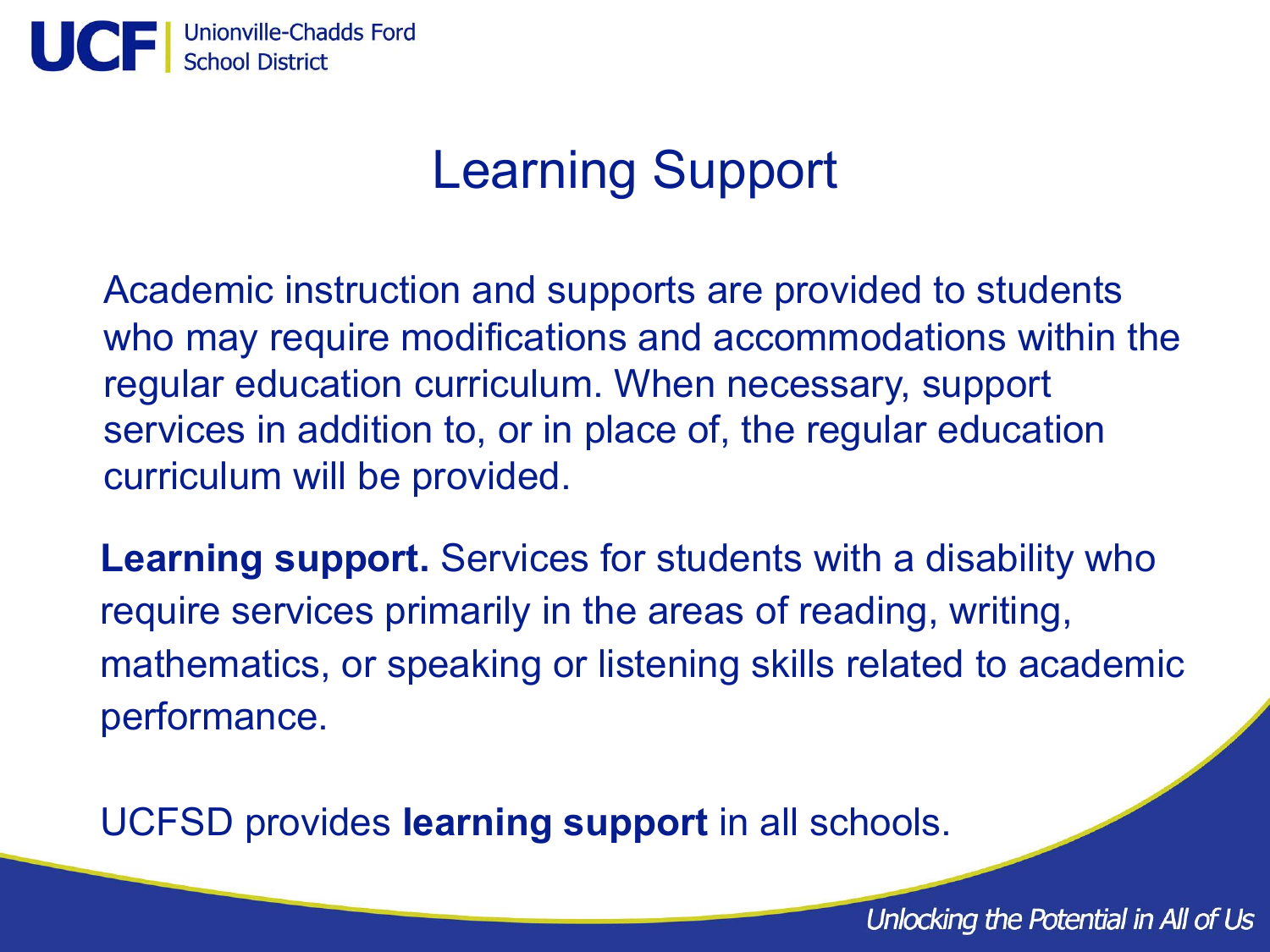

#### Physical Support

This support provides programs and services to enable students with physical disabilities to access and benefit from appropriate educational curriculum.

**Physical support.** Services for students with a physical disability who require services primarily in the areas of functional motor skill development, including adaptive physical education or use of assistive technologies designed to provide or facilitate the development of functional motor capacity or skills.

UCFSD provides **physical support** in all schools.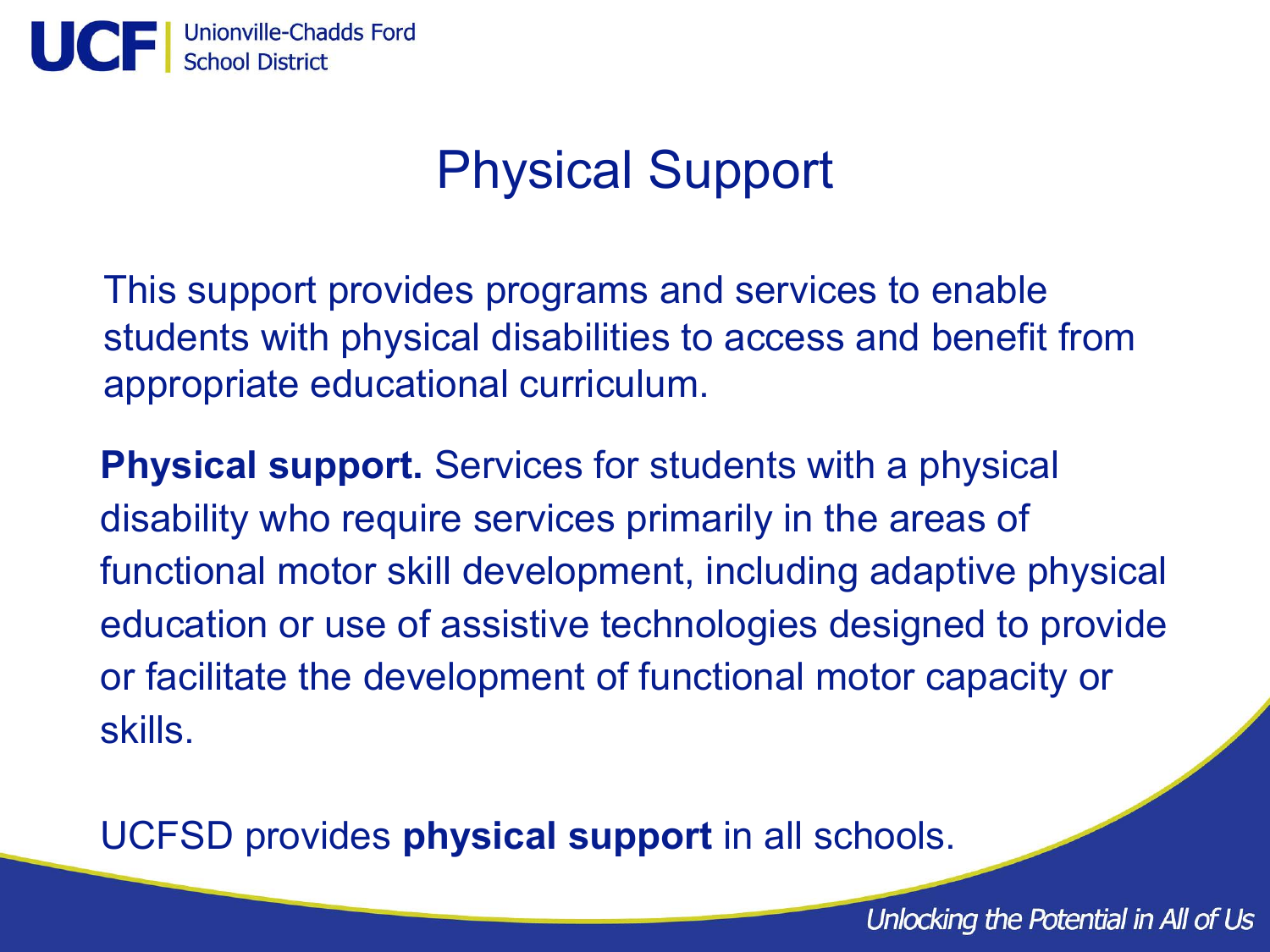

#### Speech and Language Support

A speech and language pathologist designs and implements programs to improve students' abilities to understand language and/or communicate.

**Speech and language support.** Services for students with speech and language impairments who require services primarily in the areas of communication or use of assistive technologies designed to provide or facilitate the development of communication capacity or skills.

UCFSD provides **speech and language support** in all schools.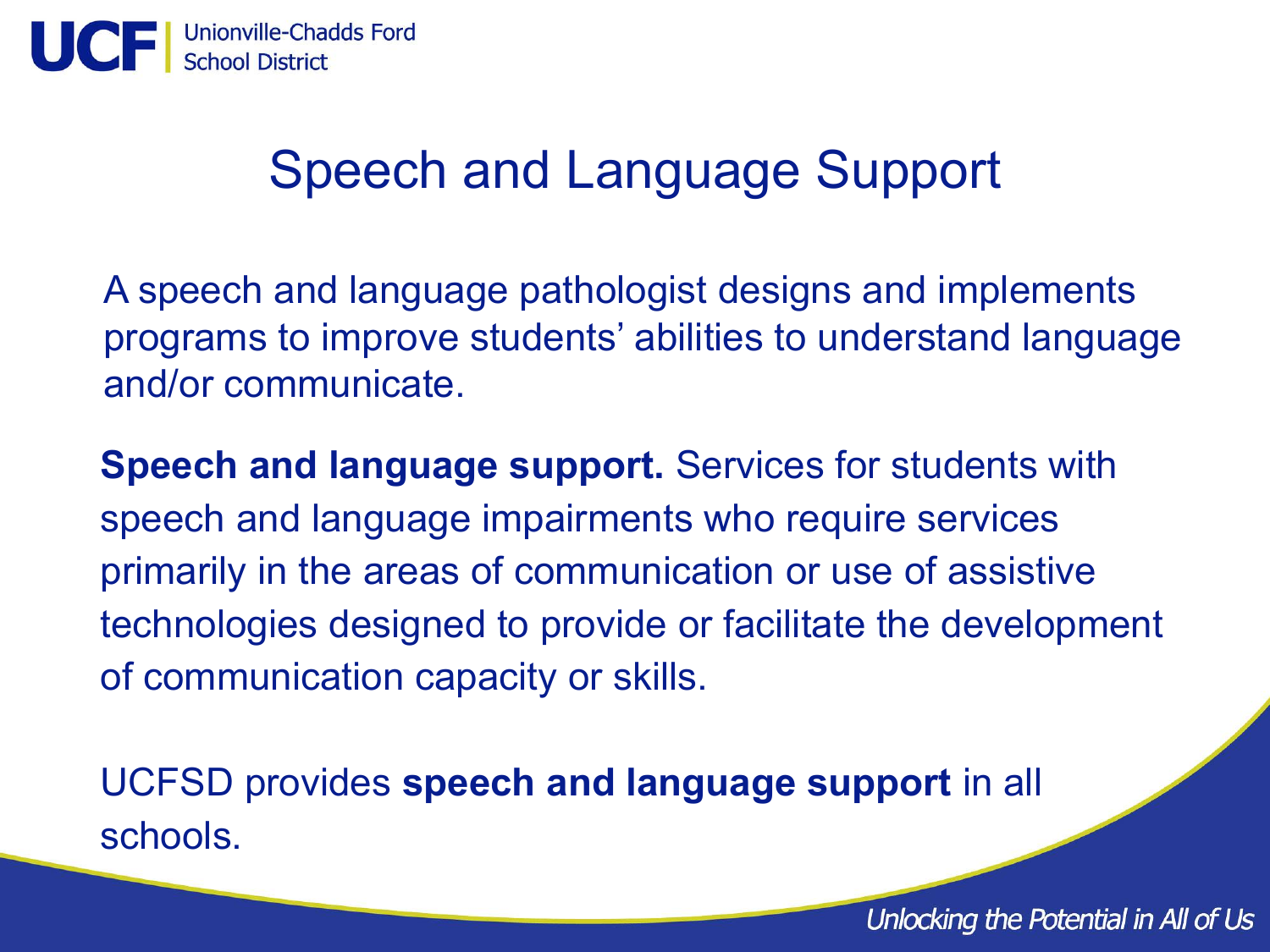

## IEP Team Members

IEP Teams may include:

- Parent(s)
- Student
- LEA Representative Administrator or Counselor
- General Education Teacher
- Special Education Teacher
- **Related Service Provider(s) (if applicable)**
- School Psychologist
- Others (at parent/team request)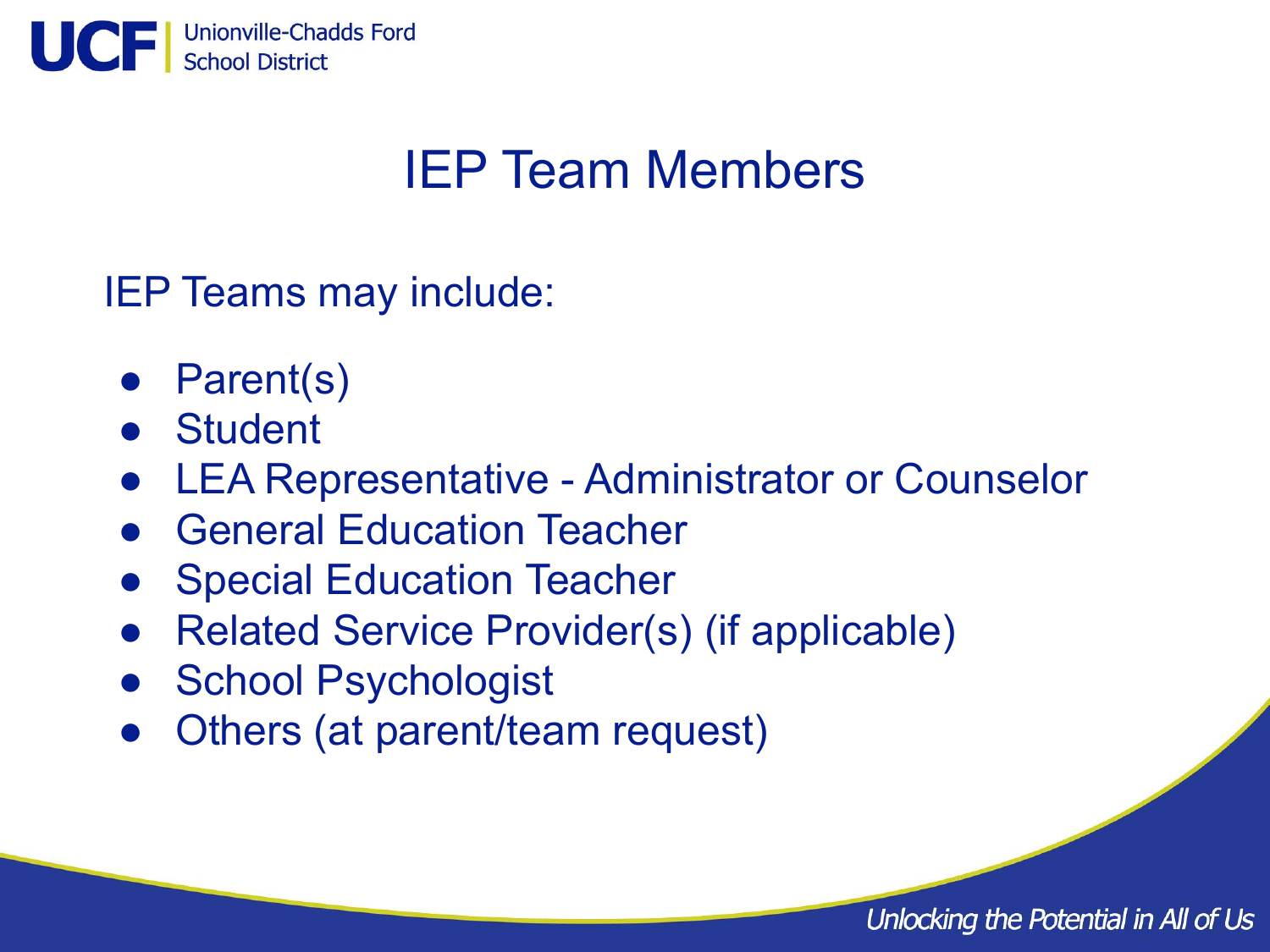

#### Levels of Services

**Itinerant** - Special education supports and services provided by special education personnel for 20% or less of the school day

**Supplemental** - Special education supports and services provided by special education personnel for more than 20% but less than 80% of the school day

**Full Time** - Special education supports and services provided by special education personnel for 80% or more of the school day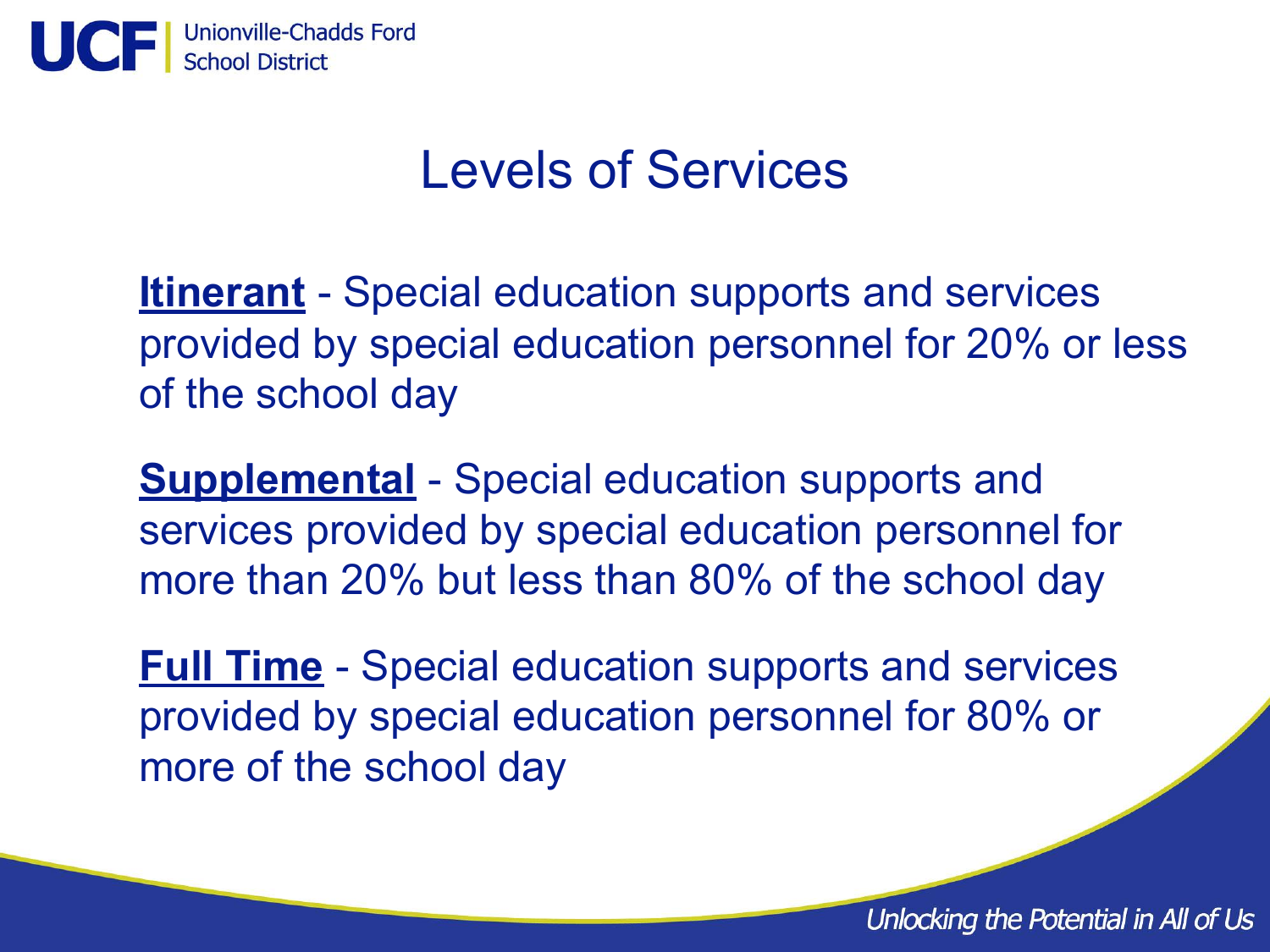

#### IEP Timelines

● IEPs are held at least annually

- IEPs are held within 30 calendar days following the issuance of an evaluation or reevaluation report
	- Reevaluations are conducted every 2-3 years (based on disability category)

Any member of the IEP team, including parent(s), can request an IEP meeting at any time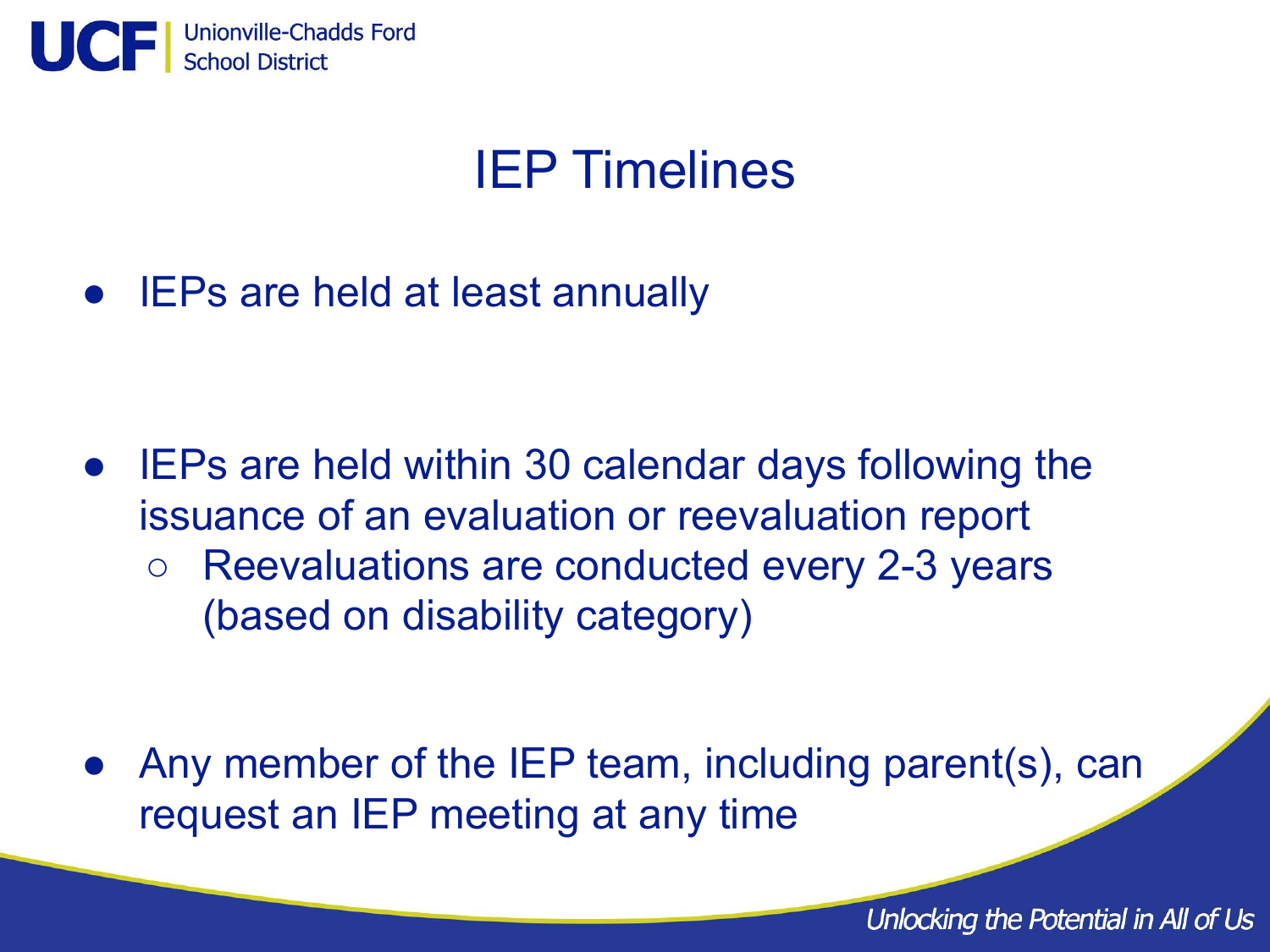

# U-PRISE

[Unionville - Parent Resources & Information for Special](https://www.ucfsd.org/departments/special-education/u-prise) **[Education](https://www.ucfsd.org/departments/special-education/u-prise)** 

- A place for parents/guardians of students with special needs to share ideas and information, discuss programs, network with other parents and community resources, collaborate with administrators, ask questions, seek advice, and learn more about special education processes.
- [Speaker Series](https://www.ucfsd.org/departments/special-education/u-prise/speaker-series)
- **[Community Resources](https://www.ucfsd.org/departments/special-education/u-prise/resources)**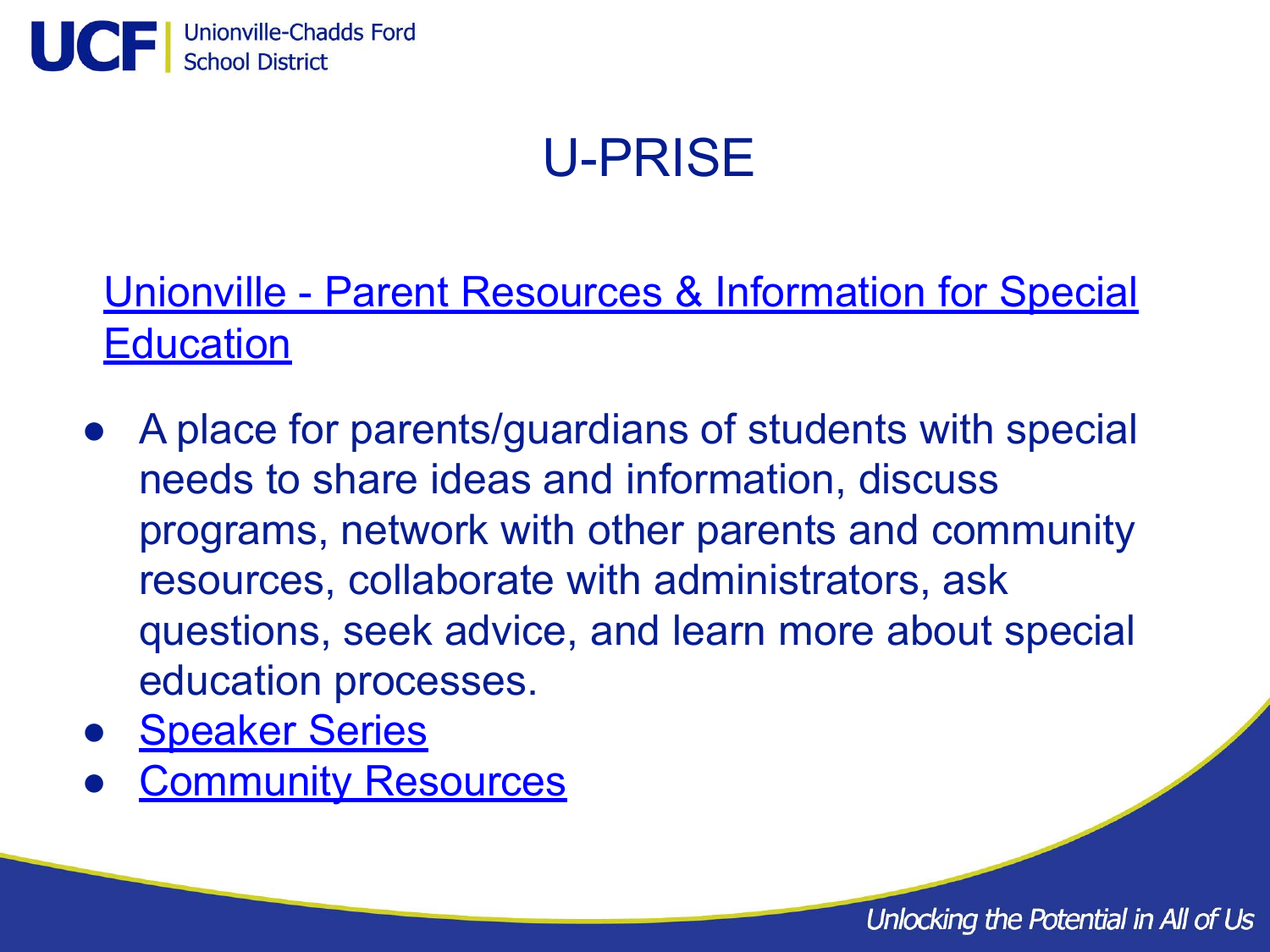

#### [PowerSchool Special Programs](https://www.ucfsd.org/departments/special-education/pssp)

The UCF Special Education Department provides unique online access to your student's special education, gifted education, and Section 504 documents.

By accessing PowerSchool Special Programs (PSSP), you are able to view, print, and download your student's documents through a secure, online portal immediately after they are finalized.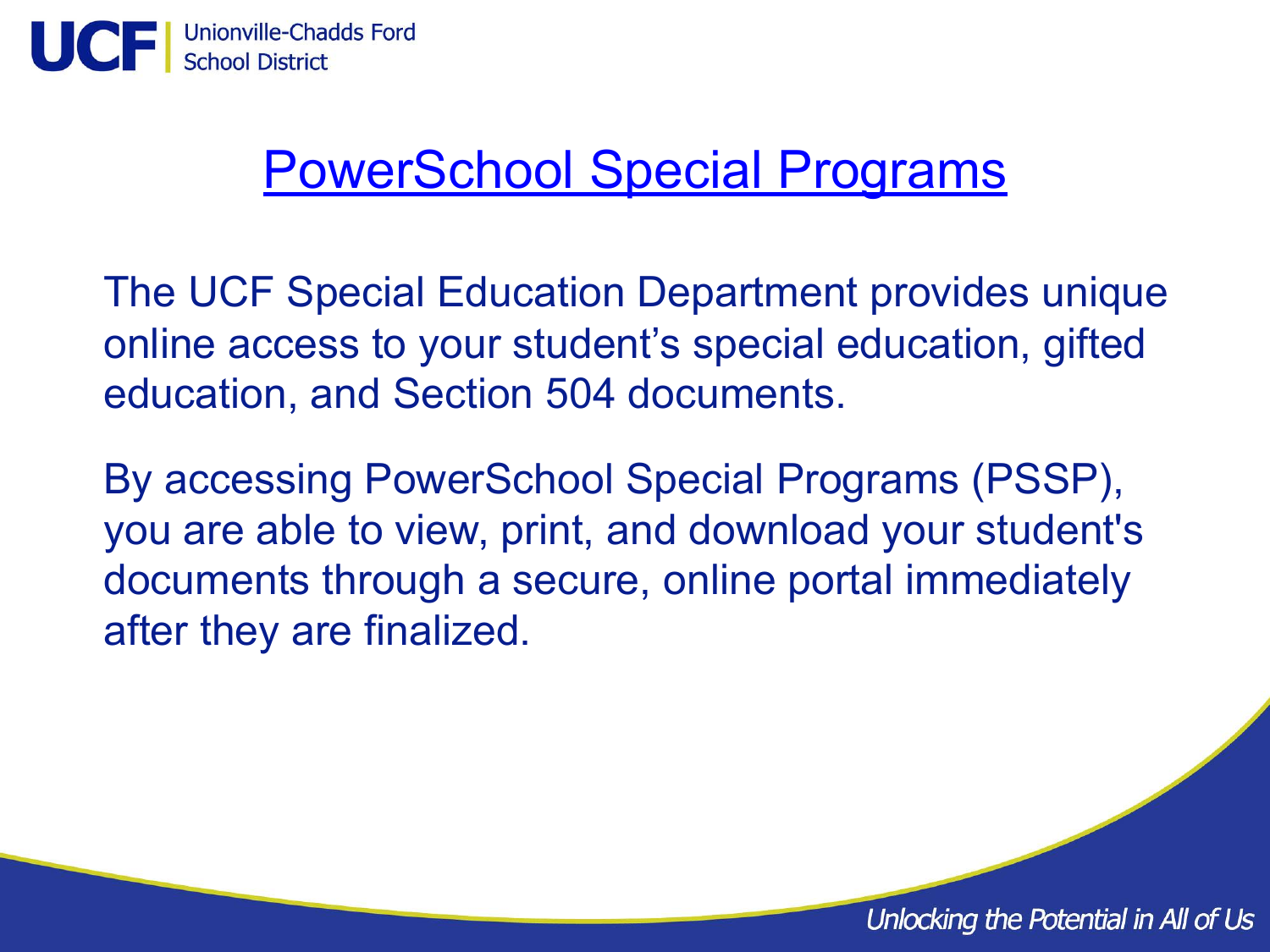

#### [Medical Assistance](https://www.ucfsd.org/departments/special-education/medical-access)

Medical Assistance ("MA") has the broadest coverage of medical and mental health services for individuals under 18 of any insurance plan.

MA coverage includes behavioral health services, in-home nursing services, vision care, dental care, orthodontia, prescriptions, and transportation to medical appointments, which private insurance often does not cover. Behavioral health services, often referred to as "wraparound" services, include a Therapeutic Support Staff (TSS), a Mobile Therapist (MT) and a Behavior Specialist Consultant (BSC) who all work together to provide behavior support to children at home and at school.

MA also covers various types of therapy such as occupational, physical, and speech and language.

UCF MA Coordinator - [Joan Elvin,](mailto:jelvin@ucfsd.net) 610-347-0970 Ext. 3328

Apply [online](https://www.compass.state.pa.us/Compass.Web/Public/CMPHome)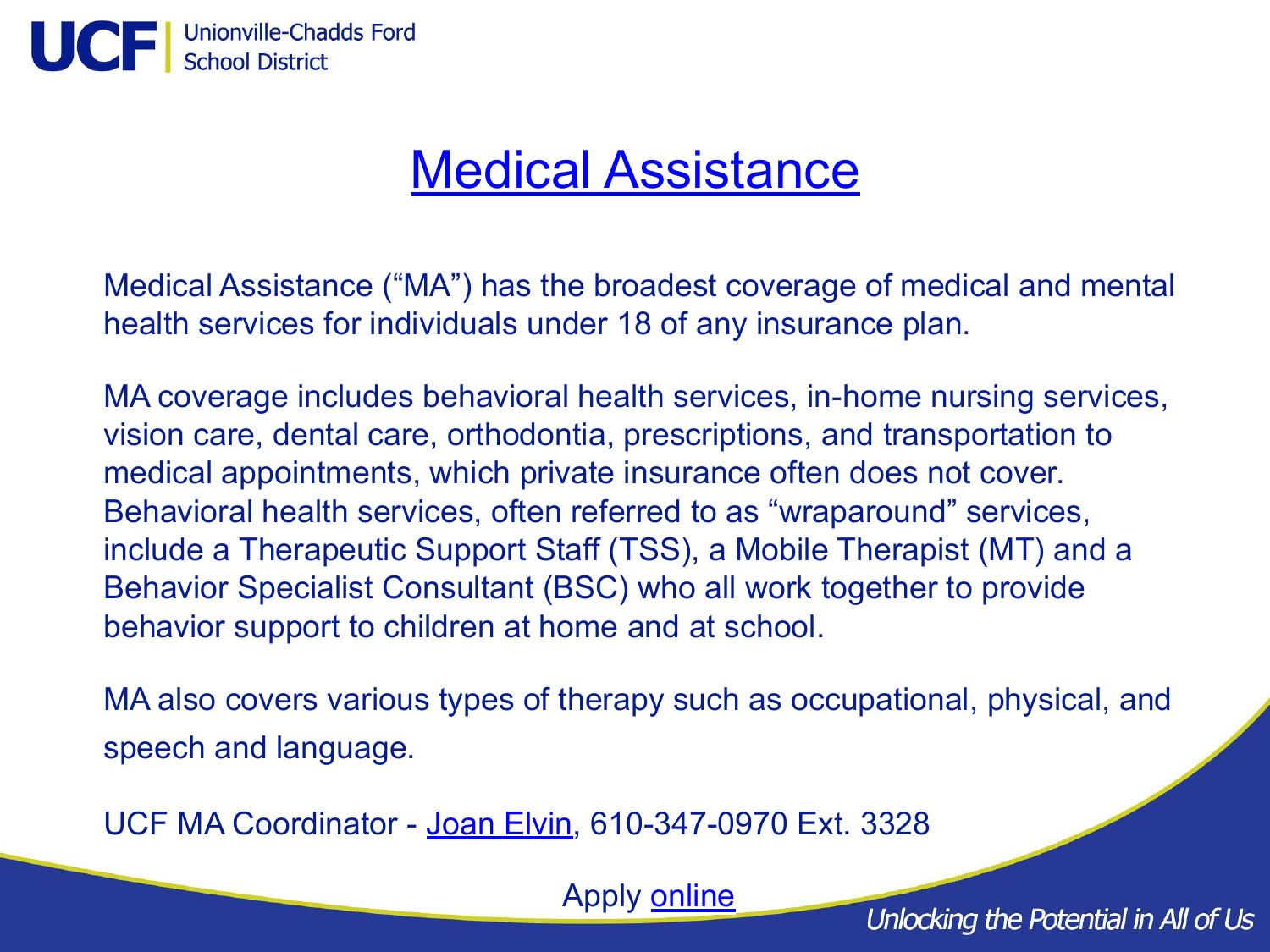

#### Notice of Special Education Services

#### The Annual

#### Chester County Notice of Special Education Services

[available online](https://resources.finalsite.net/images/v1623249256/ucfsdorg/x4o3jwsm3f6u9roklh4b/NoticeofSpecEd2021R.pdf)

and in UCFSD offices upon request.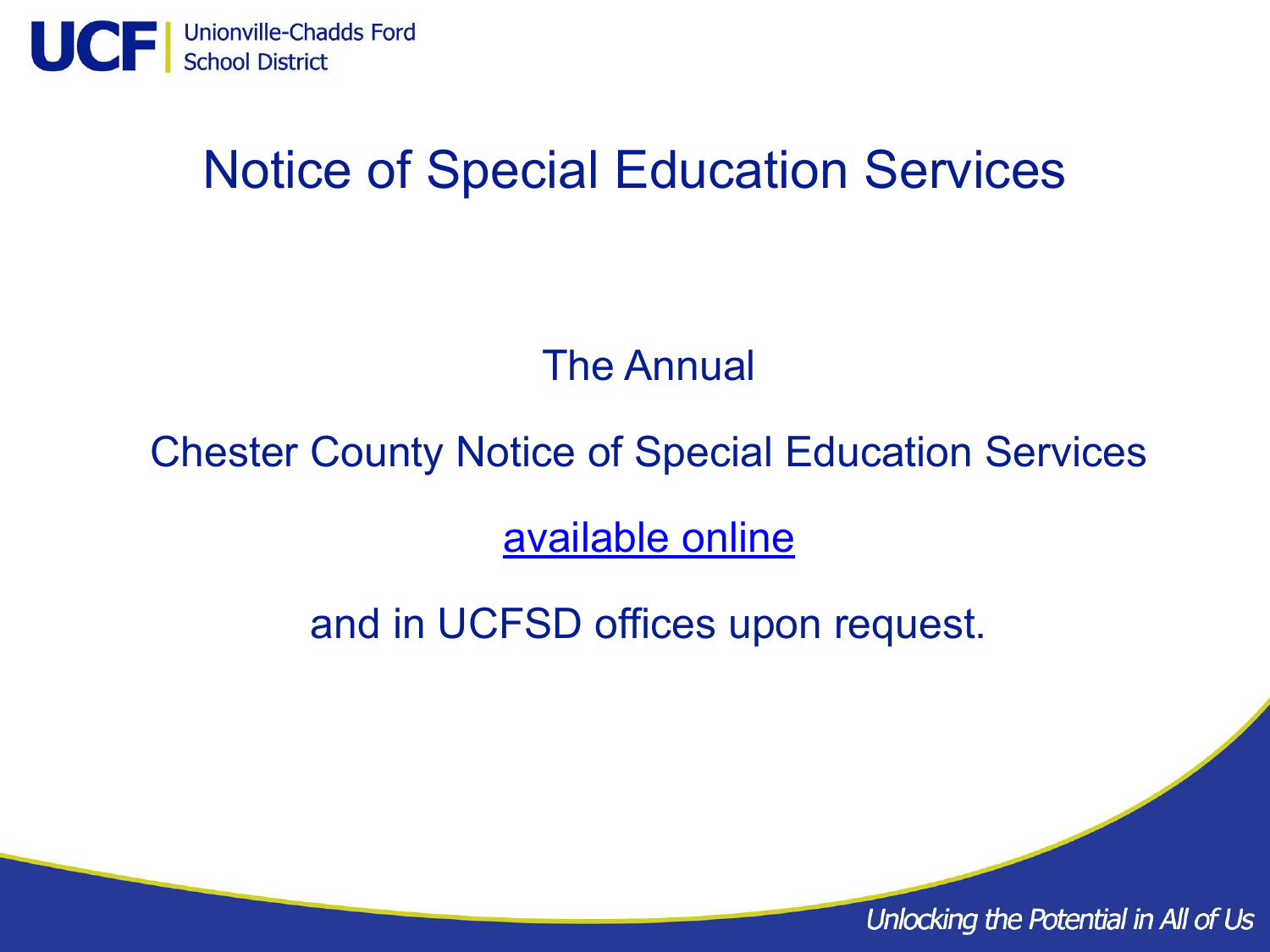

#### UCFSD Special Education District Office

Unionville-Chadds Ford School District 740 Unionville Road Kennett Square, PA 19348

 Phone: 610-347-0970 Fax: 610-347-0976

Director of Pupil Services Dr. [Leah Reider,](mailto:lreider@ucfsd.net) Ext. 3326

Supervisor of Secondary Special Education [Shannon Brown,](mailto:srbrown@ucfsd.net) Ext. 3377

Supervisor of Elementary Special Education [Kendall Warren](mailto:kwarren@ucfsd.net), Ext. 3388

Pupil Services Office Manager [Robyn Freifelder,](mailto:rfreifelder@ucfsd.net) Ext. 3323

Pupil Services Secretary [Nina Drumheller](mailto:ndrumheller@ucfsd.net), Ext. 3338

Access Coordinator [Joan Elvin,](mailto:jelvin@ucfsd.net) Ext. 3328

Unlocking the Potential in All of Us

#### [Pupil Services](https://www.ucfsd.org/departments/pupil-services)